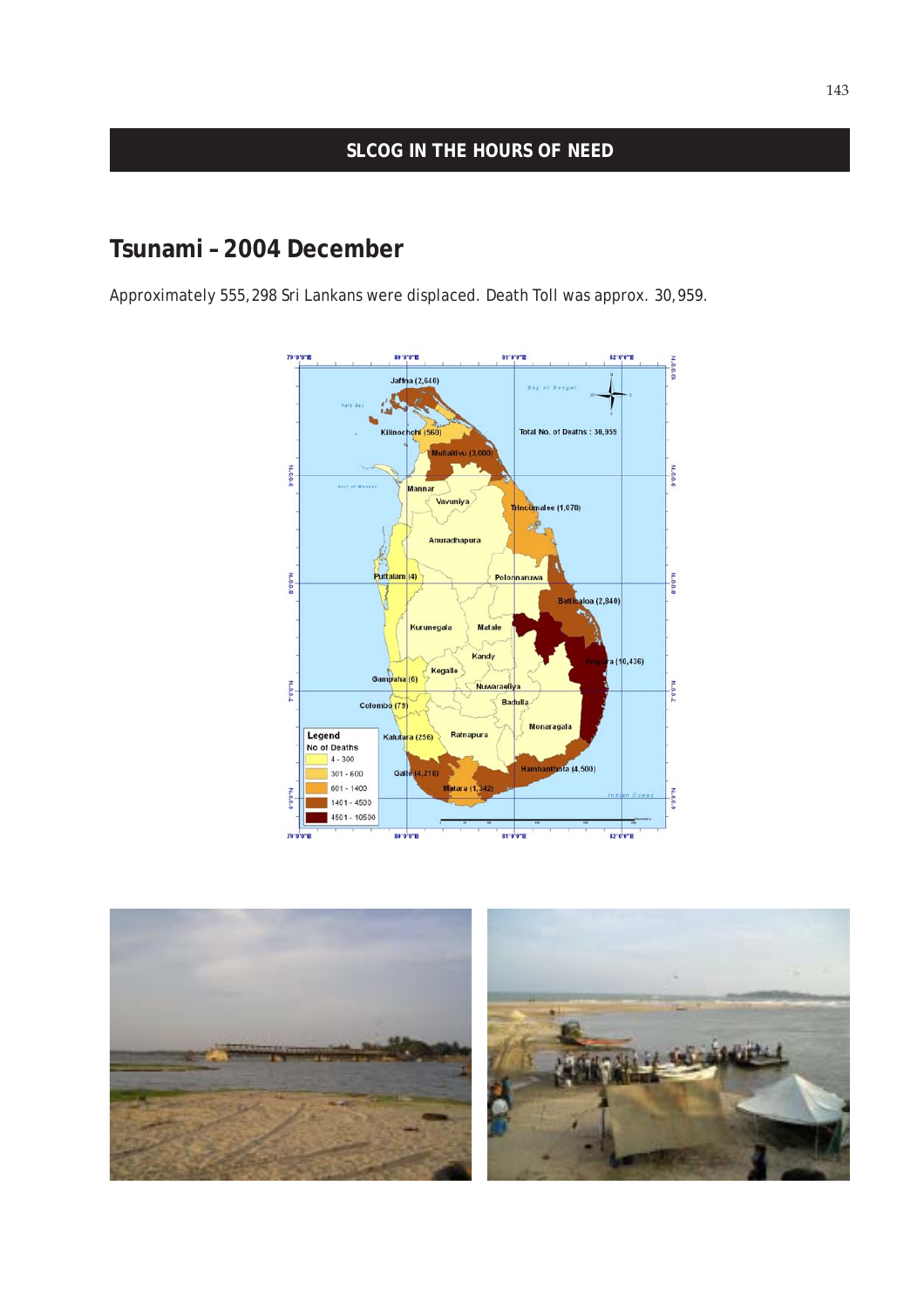### **SLCOG IN THE HOURS OF NEED**

Most pregnant mothers in the affected coastal belt lost their antenatal records. In addition, the hospitals and roads were severely damaged making access to health care almost impossible.

SLCOG held a special council meeting and decided to hold a series of mobile clinics with all antenatal facilities including ultrasound scanning and haematological investigations.



Members volunteered to lead these teams which visited the worst affected areas including those which were heavily involved in the ethnic conflict. All maternity records were replaced with dating scans. Nutritional supplements and other treatment were administered. It was a very successful campaign. Members who were involved are much appreciated by the College.



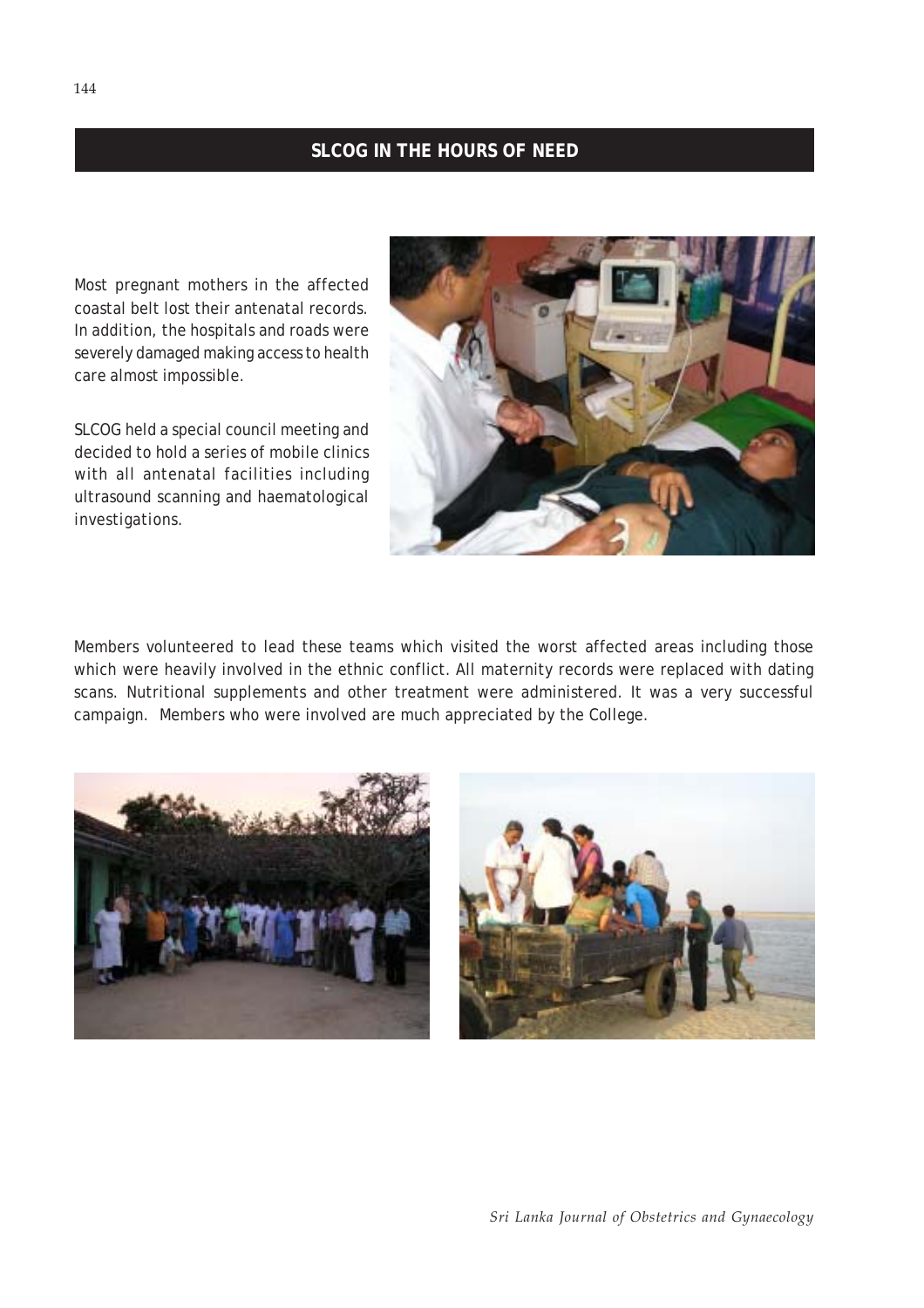### **SLCOG IN THE HOURS OF NEED**

## **Internally Displaced Persons – May 2009**

The final phase of fighting to liberate the North of Sri Lanka from the clutches of the LTTE paved the way for civilians to return to government controlled areas. The hastily erected camps for the internally displaced lacked the basic amenities for habitation. The returnees were forced to continually shift with the withdrawing of LTTE for over a period of 3 years, yielding them to adverse effects of war, poor living conditions, deteriorating health care and nutrition. Hence, the IDP's were a vulnerable group in need of organized care to uplift their overall health status.

The SLCOG at the council meeting held in May foresaw the plight of the returnees' health needs, particularly maternity care. Furthermore, SLCOG was concerned any untoward incidence with poor maternal outcome among IDP's would tarnish the image of internationally acclaimed quality maternity care services in Sri Lanka.









145

#### *Vol. 31, No. 2, 2009*